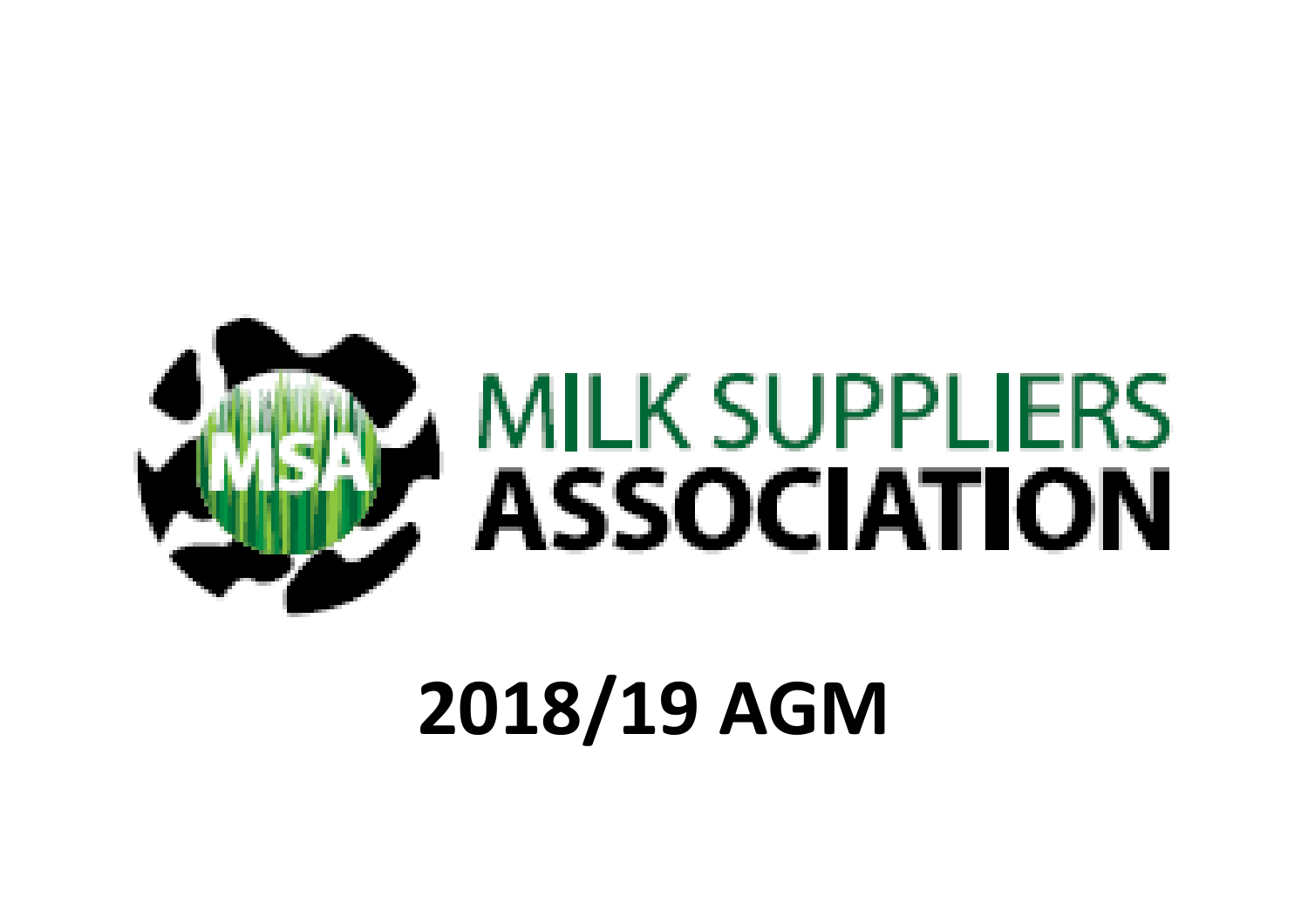### Chairman's report – the market

- 2017/18 another challenging year
- Retailer competition intensifies, they remain locked in a destructive battle for market share
- The driving strategy for all is to buy for less
- They remorselessly leverage their supply change to maintain margin
- The recent merger of Asda and Sainsbury and announcement that it will lead to a 10% reduction in cost for consumers does not bode well
- Tesco and Carrefour have also recently announced a procurement partnership
- The giants do not sleep, they get larger and hungrier





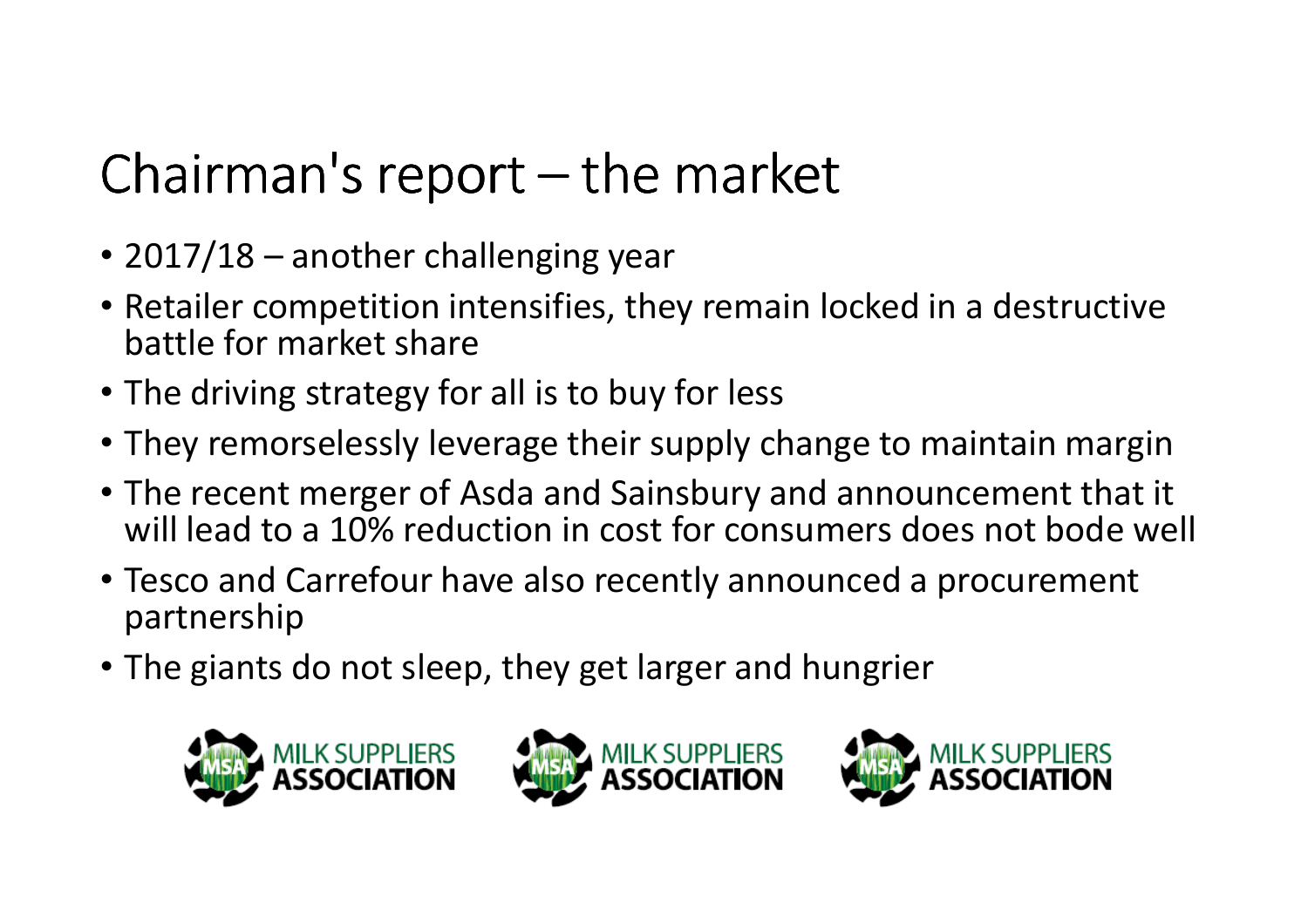### Chairman's report - culture

- This **culture** drives the processor on exactly the same path reduce cost, manage margin and mitigate risk
- In terms of manufacturing this means:
	- o Increase output to decrease overhead cost
	- oImprove the quality of what is sold but do it in less time
	- o Reduce waste and increase efficiency
	- o FIND A USP BE DIFFERENT
	- o Bluntly put: Bend over backwards to keep your contracts
	- $\circ$  If you don't, others will





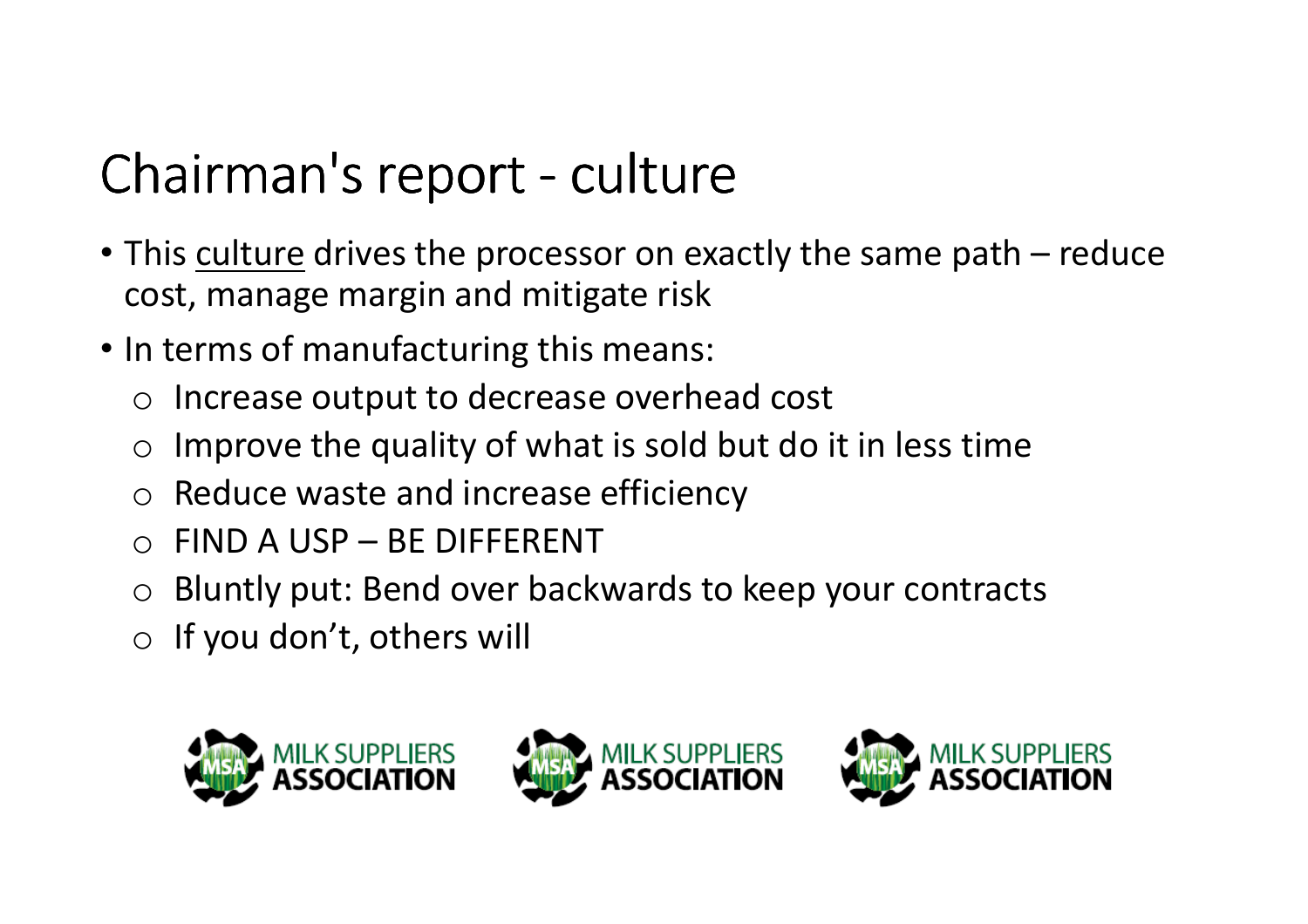# Chairman's report – the farm

- It is equally if not more difficult on farm
- Increase output, reduce costs and conform to ever higher standards
- Then add the weather a defining challenge in 2018:
	- o Late and very wet spring
	- o Dry hot summer
- This has increased COP, reduced winter forage and will cause problems later in the year





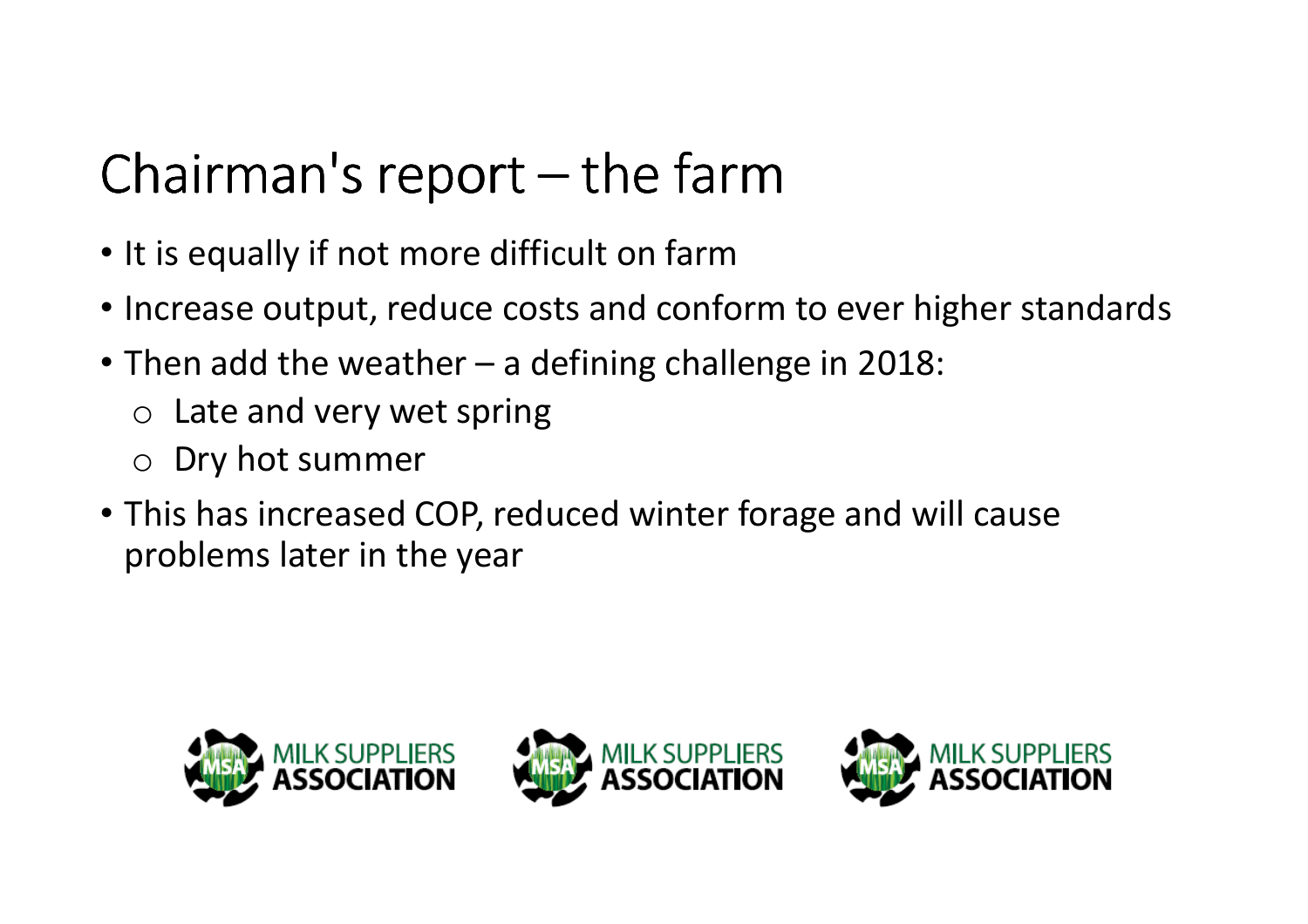### Chairman's report – MSA work

- Our aim is to add value for members
- We meet/conference call every month
- The topics discussed encompass:
	- oGroup volume in relation to factory demand
	- oExpansion plans and new starts
	- $\bigcirc$ Price, in particular quarterly pricing
	- $\bigcirc$ Better ways to price milk and reduce volatility
	- $\bigcirc$ New ways to validate the market and our price





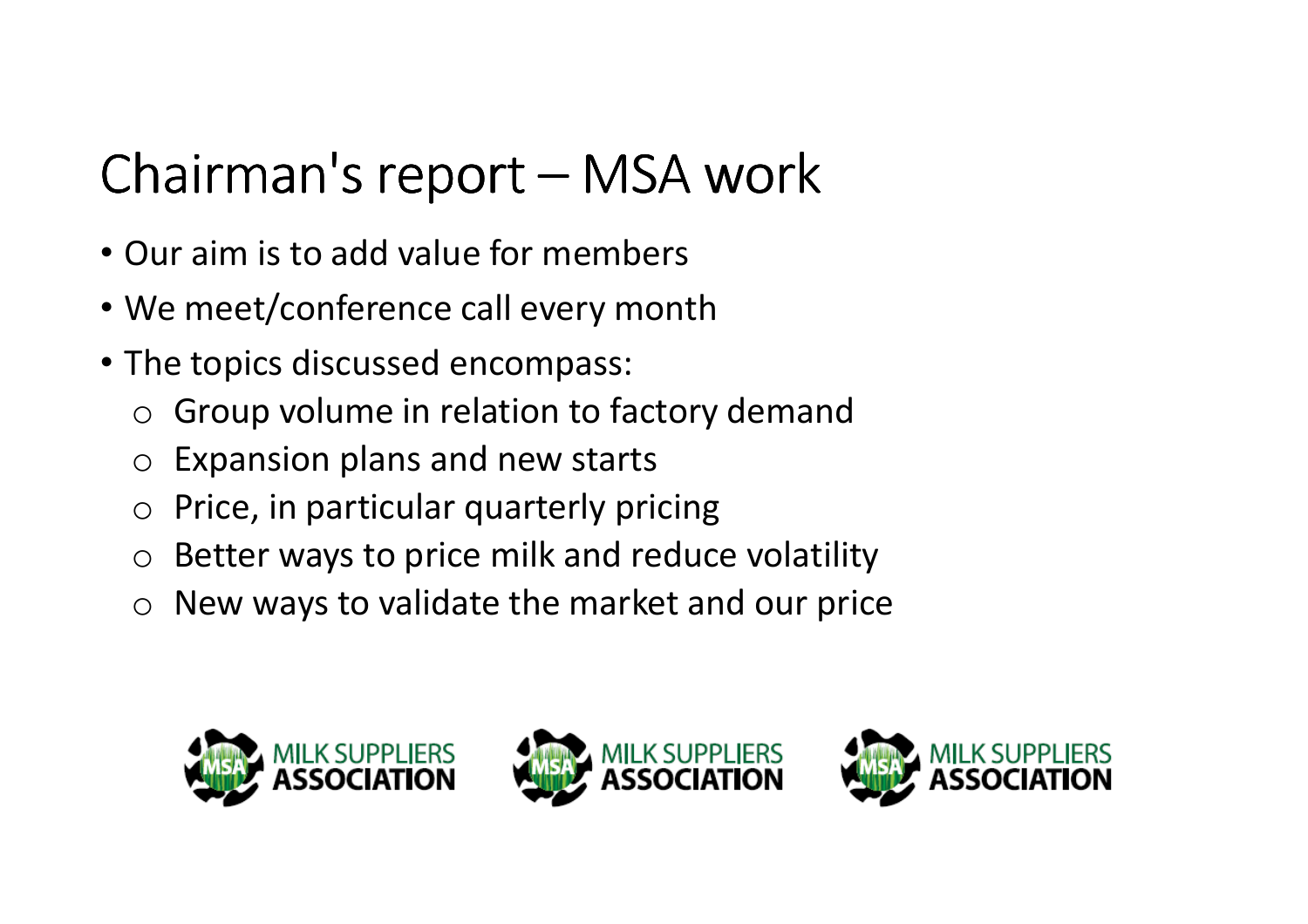### Chairman's report – MSA work

- $\circ$  Reduce the burden of industry initiatives, e.g. Johnnes, antibiotics
- $\circ$  Understand and communicate the importance of such programs
- $\Omega$ Meet and greet retail customers to secure and retain custom
- o Work on new ways to demonstrate the value of working with MSA and why our members need and deserve a premium milk price
- o Dealing with a steady stream of complaints about fluctuating bactoscan results
- o Highlighting the need to find more reliable sampling – 40% of rogue samples were linked to 4 drivers
- o Discussing EODC and the need to make the proposal more equitable – the current plan is poor business





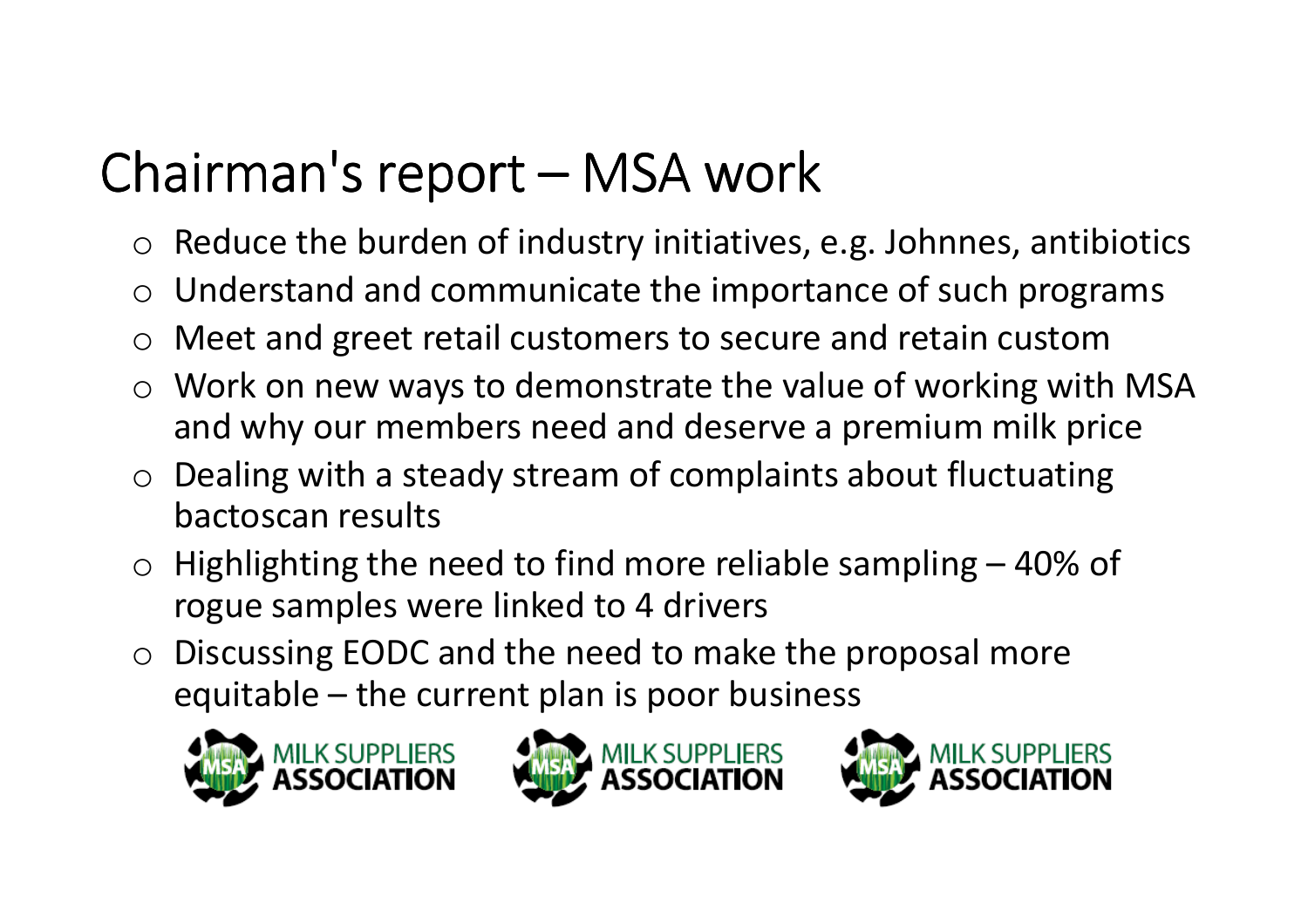#### Lactalis Antibiotic Project

- Involves Benchmarking and meeting/on-farm Workshops (7) on Reducing AB Use
- Participation strongly encouraged
- Represents Lactalis investment which MSA support
- Voluntary engagement gives positive message to customers and consumers and reduces the push for more rigid, mandatory rules whilst delivering industry targets
- Practical focus to promote ideas and solutions to reduce AB use with associated cost savings whilst not compromising health and welfare
- Individual data all confidential
- If not already done so, please return consent forms to Derek / Judith at FMC and confirm attendance for your local workshop.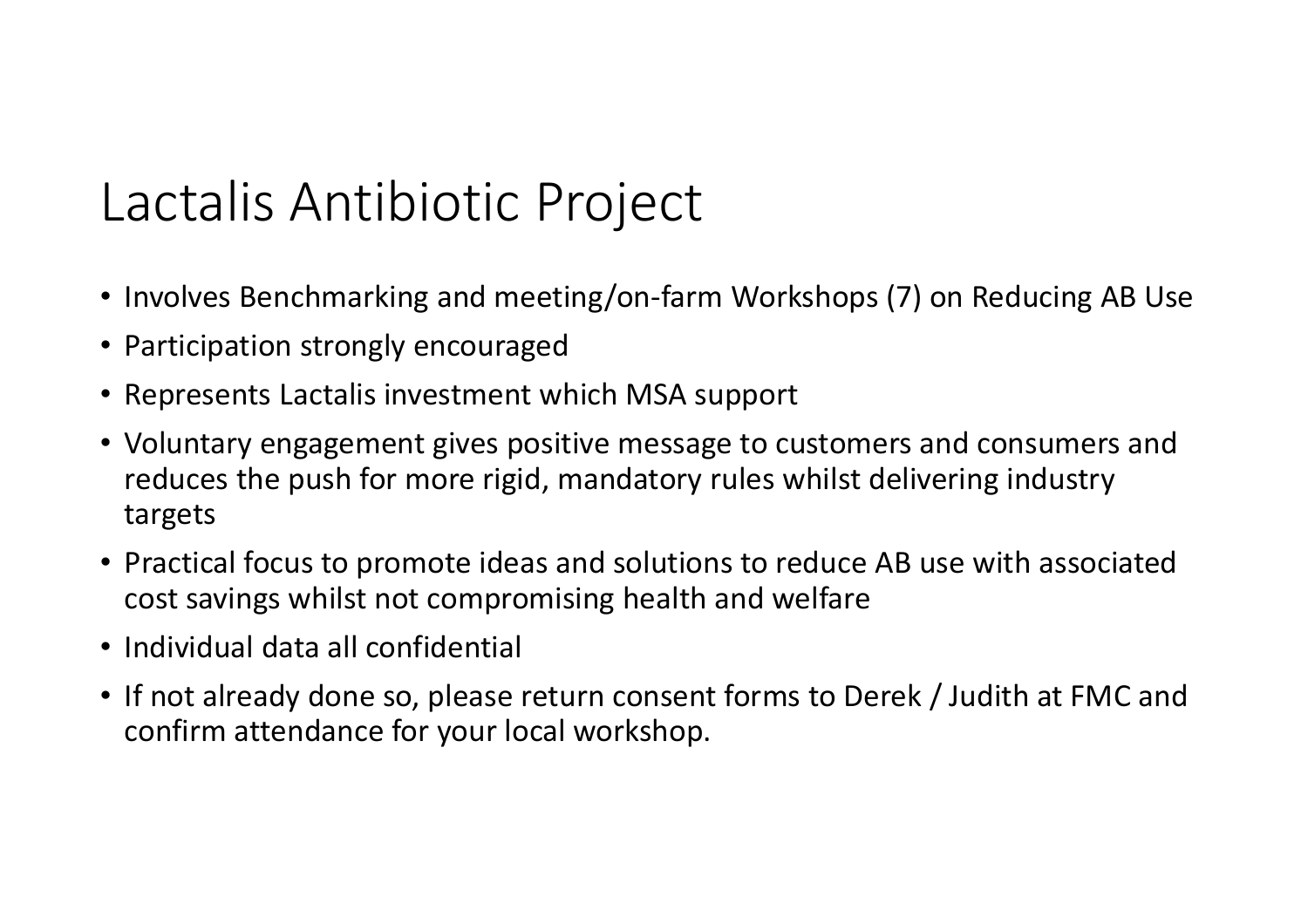### Chairman's report – MSA work

- As committee we have also:
	- o Developed a new 5 year strategy discussed later
	- $\circ$  Continued the work on KTIF more later
	- $\bigcirc$ Developed a member value statement – more later
	- $\circ$  Continued to build reputation within the industry that allows MSA to:
		- $\checkmark$  Have influence at a national level on Government and Industry policy
		- $\checkmark$  Ensure that we are first in line for any grant aid and self help schemes that come along





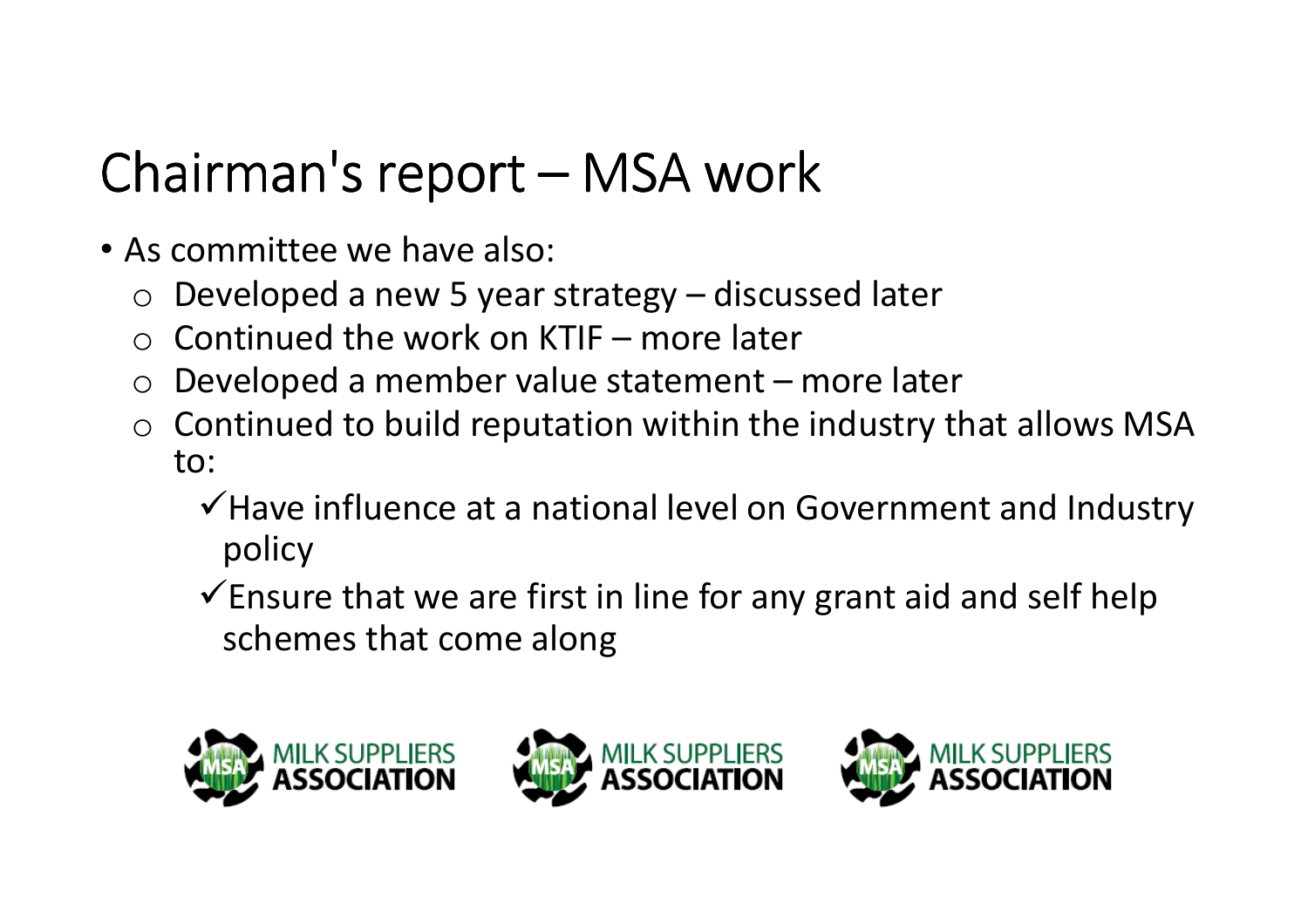### Chairman's report - summary

- We continue to adapt
- We continue to build knowledge
- We continue to refresh and maintain our focus on delivering value in what has been and continues to be a challenging year

#### Thank you for your continued support





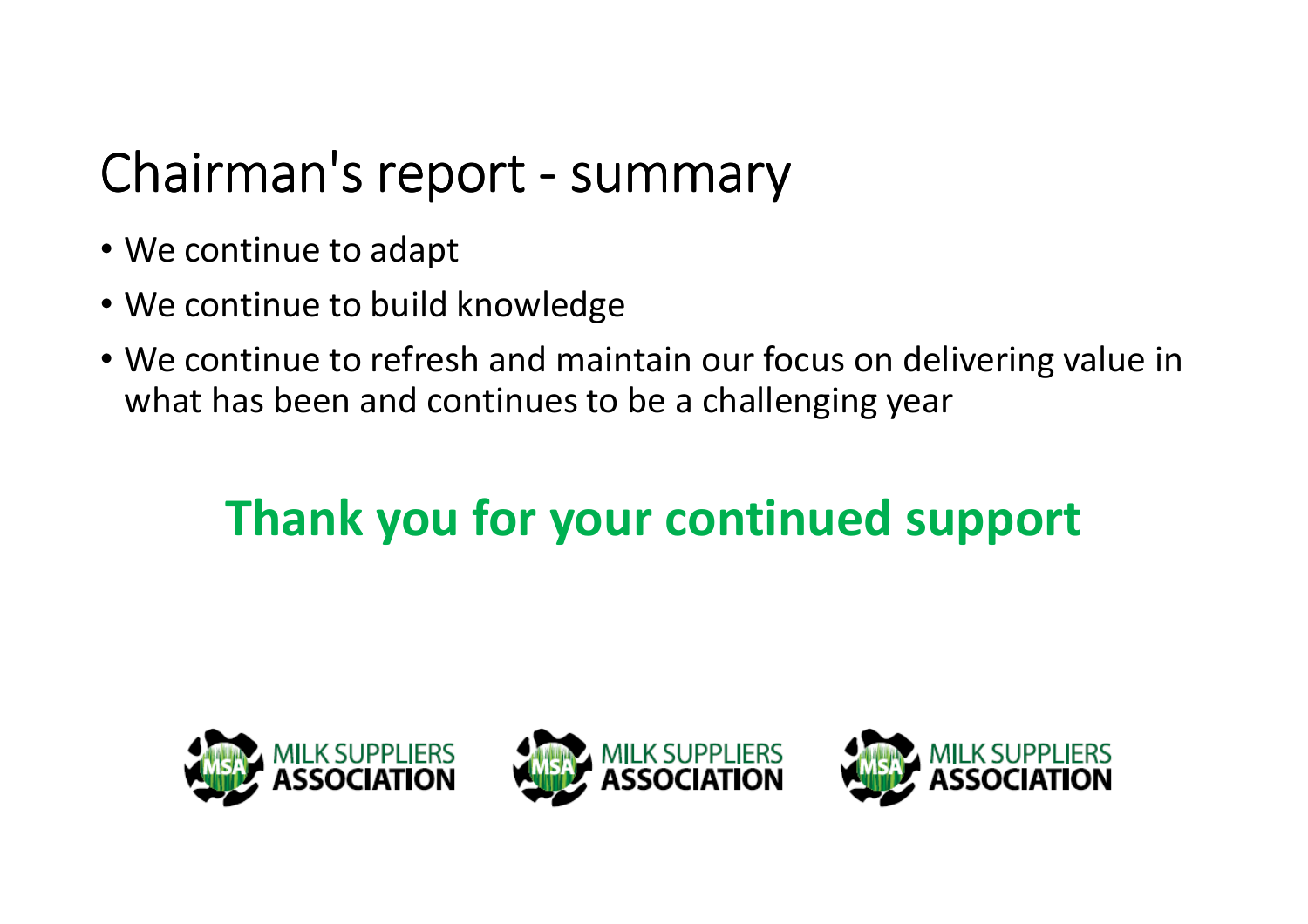#### Subscription fees 2018/19





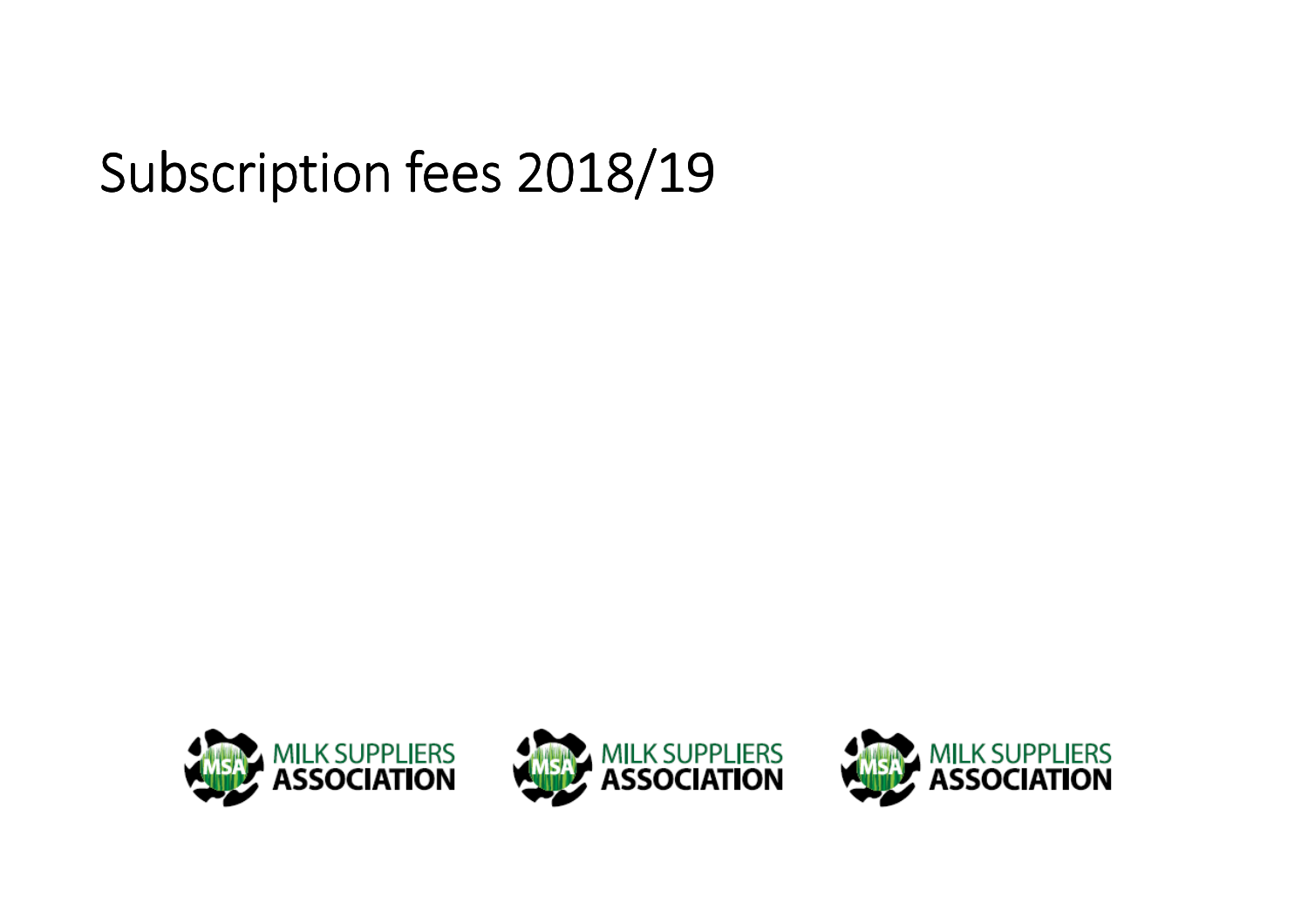





| <b>MSA 2018/19 Budget</b>        |        |               |        |
|----------------------------------|--------|---------------|--------|
| <b>Income</b>                    |        | <b>Litres</b> | Levy   |
| Levy                             | 63,000 | 210,000,000   | 0.0003 |
| <b>Expenditure</b>               |        | Per member    |        |
| Consultants and travel           | 10,000 | 76            |        |
| Secretarial and travel           | 18,000 | 137           |        |
| Legal fees                       | 7,500  | 57            |        |
| Training/conference              | 2,000  | 15            |        |
| <b>Steering Committee travel</b> | 1,900  | 15            |        |
| Postage & stationary             | 800    | 6             |        |
| Member meetings                  | 2,000  | 15            |        |
| <b>Total</b>                     | 42,200 | 322           |        |
|                                  |        |               |        |
| Surplus/ (Deficit)               | 20,800 | 159           |        |
|                                  |        |               |        |
| <b>Opening reserves</b>          | 68,529 | 523           |        |
| <b>Closing reserves</b>          | 89,329 | 682           |        |